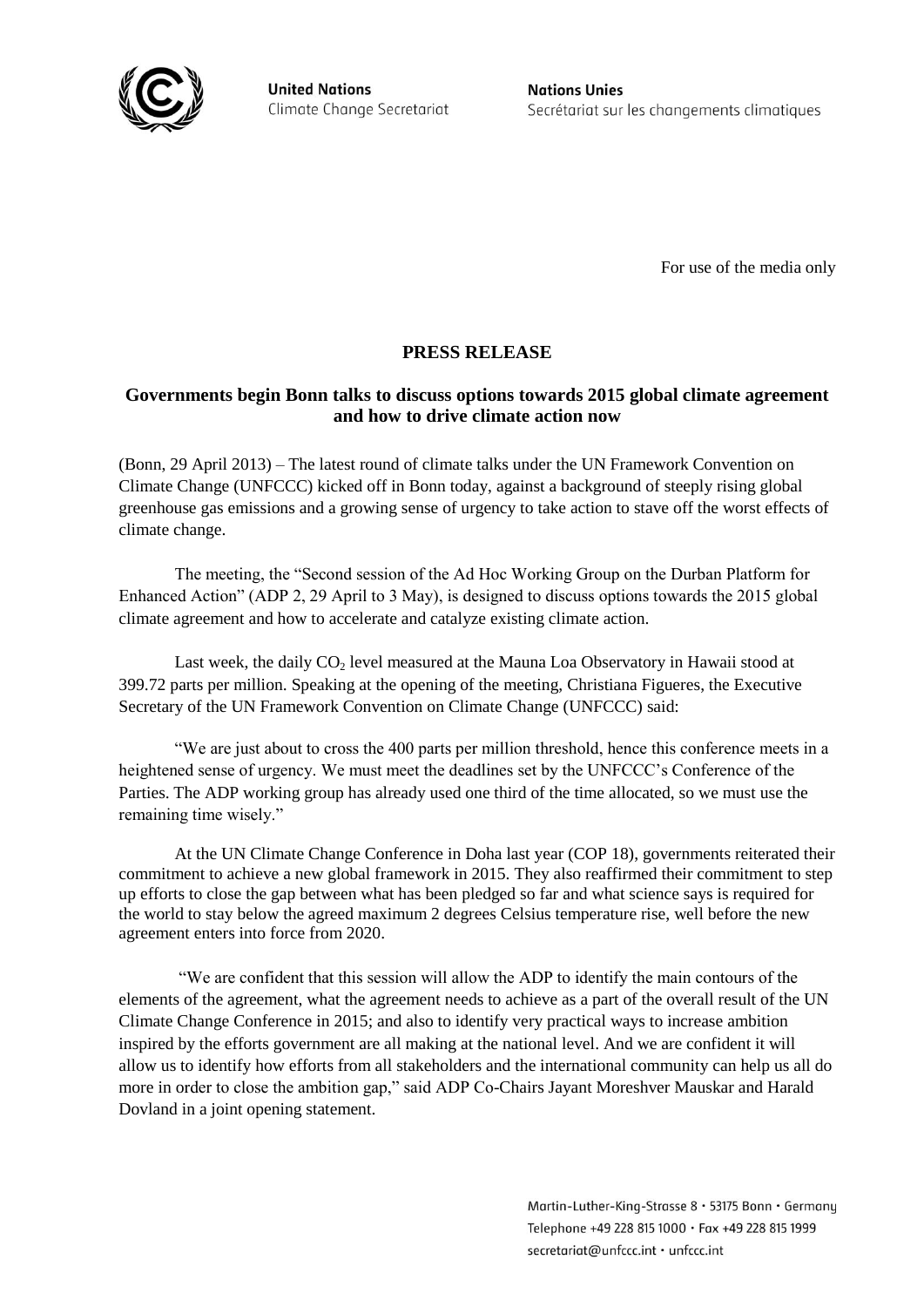

Page 2

Delegates meeting in Bonn will discuss existing options for effective climate action, such as exemplary climate legislation, emissions trading, and how the accelerated deployment of renewable energies can curb greenhouse gas emissions; and see how this fits both into the design of the new agreement and how such options can be translated into immediate action.

"We need to be creative, constructive and willing to come forward with actions, initiatives and new proposals for how national governments, cities, private sector and civil society and international initiatives can do more, faster," said UNFCCC Executive Secretary Christiana Figueres. "And we need to be able to showcase our successes and further opportunities in bridging the emissions gap at the UN Climate Change Conference in Warsaw at the end of this year," she said.

At a special interactive event on 2 May, ADP Co-Chairs Jayant Moreshver Mauskar and Harald Dovland will hear proposals from observer organizations on the 2015 agreement and on the question of pre-2020 ambition at a key question and answer session. Observers not physically present in the room will be able to participate virtually via webcast and Twitter.

Media will be able to both follow live webcasts of all sessions and attend the closing plenary 3 May in the [World Conference Center](http://www.worldccbonn.com/en/contact/directions/) in Bonn. Closing press conferences will be held on 3 May at the UN "Langer Eugen" building. UNFCCC Executive Secretary Christiana Figueres will give a closing press briefing at 13:15 that day.

All media must be [accredited](http://unfccc.int/press/calender_of_events/accreditation/items/2987.php) for the ADP meeting. Applications should be submitted through th[e Online Registration System.](https://onlinereg.unfccc.int/)

#### **Virtual Participation**

#### **Webcasts**

For the duration of the ADP meeting[, webcasts of all official meetings and press conferences](http://unfccc.int/meetings/bonn_apr_2013/meeting/7386/php/view/virtualparticipation.php) will be available live and on demand, and include audio streams in English and in the respective floor language. On-demand files of the webcasts will be available shortly after the close of each workshop, round table or plenary meeting.

#### **Accessing multimedia content**

Multi-media coverage and webcasts will be posted on the official conference website at <http://unfccc.int>. In addition, the secretariat offers a mobile version of the UNFCCC website < mobile.unfccc.int>, and the official [iPhone and iPad application,](http://unfccc.int/iphoneapp) 'Negotiator'.

#### **Social media**

Community tools such as Facebook, Twitter, YouTube and Flickr enable virtual participation in the conference in Bonn. The Twitter hashtag for the meeting is #ADP2

All links can be found at http://unfccc.int and include:

- @UN\_ClimateTalks, the UNFCCC secretariat Twitter account
- @CFigueres, the Twitter account of UNFCCC Executive Secretary Christiana Figueres
- Facebook: <www.facebook.com/UNclimatechange>
- YouTube: <www.youtube.com/climateconference>
- Flickr: <www.flickr.com/photos/unfccc>